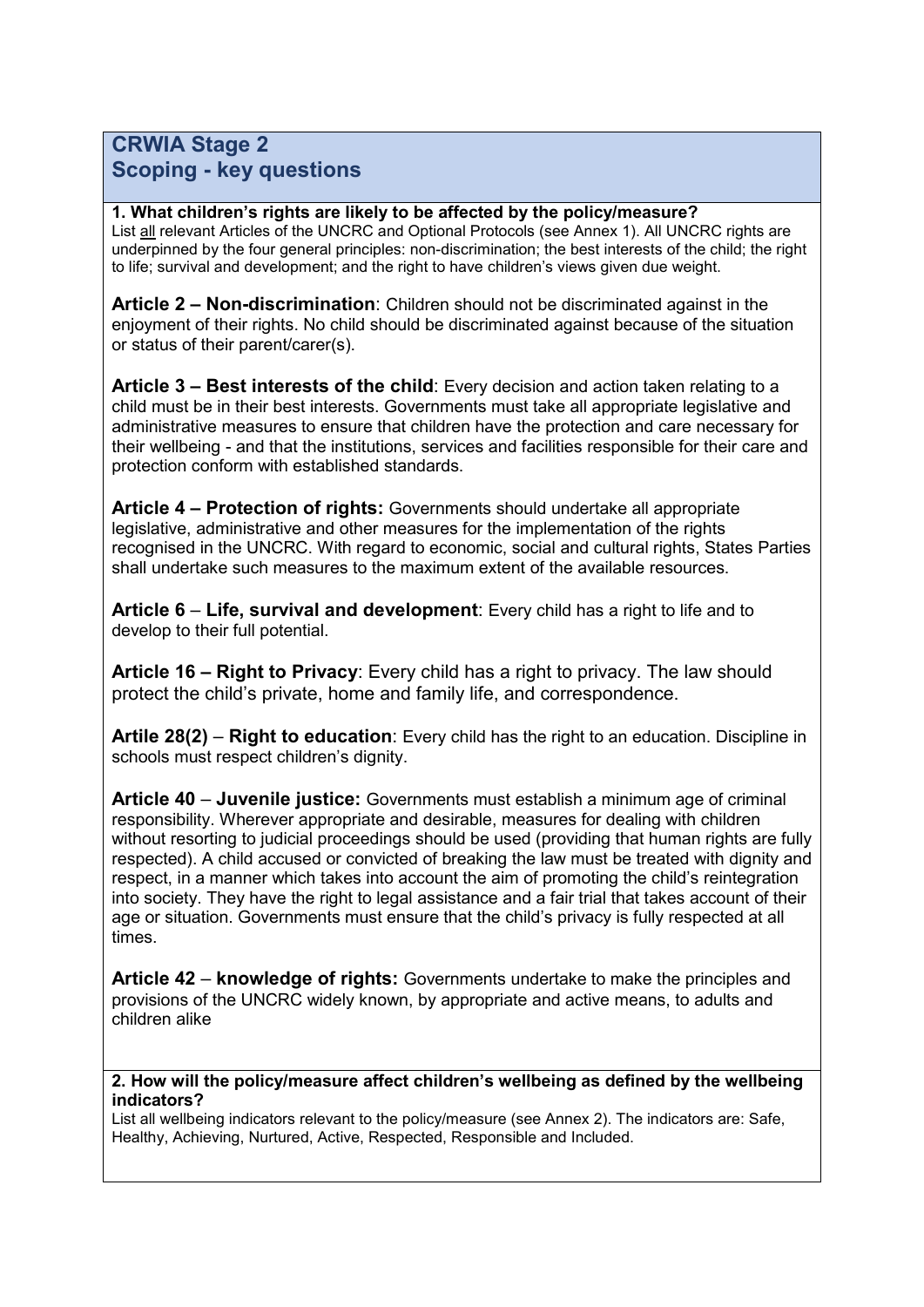**Included** – The Remedial Order seeks to provide individuals with the opportunity to be a full member of the communities in which they live and learn; receiving help and guidance to overcome inequalities by enabling them to potentially put offending behaviour that occurred when they were a child behind them more quickly than under current legislation.

**Respected** – The Remedial Order seeks to ensure that the rights of children are respected, in line with the UNCRC. It will involve them in the decisions that affect their wellbeing

**Achieving** - children and young people affected will potentially be able to achieve more – by being able to pursue their choice of college/university courses or follow a career path without having offences from their childhood disclosed for many years after they have become an adult.

**Responsible –** The Remedial Order will provide individuals affected with the opportunity to take an active role within their home, school and community.

**3. How many children and young people are likely to be affected by the policy or measure?**

List potential sources of official and other data, or note the need to locate this information. Are there different levels of impact for different groups of children?

The numbers of children directly affected will be very small, however it will enable adults with offending behaviour that occurred when they were a child to put this behind them more quickly than under current legislation.

We will continue to gather data from relevant Government Officials as we develop this CRWIA.

**4. What research evidence is available?** Preliminary identification of the research base for this policy/measure

N/A – this policy is being implemented as a result of a court decision.

**5. Has there been any public or stakeholder consultations on the policy/measure?** Stakeholders include children and young people, parents/carers, children's workforce, NGOs

A Public Consultation will be launched on 11<sup>th</sup> September 2017. We will invite observations on the impact of the policy from children and young people.

**6. Has there been any estimate of the resource implications of the policy/measure?** Capital costs, expenditure, recruitment and training costs for the workforce etc.

This will be minimal - businesses will not incur any direct costs as a result of the changes. However, there may be some additional costs for some business/organisations due to delays in recruitment, but until we fully understand the numbers involved in submitting applications to the sheriff, it will be difficult to understand what this impact might be if any.